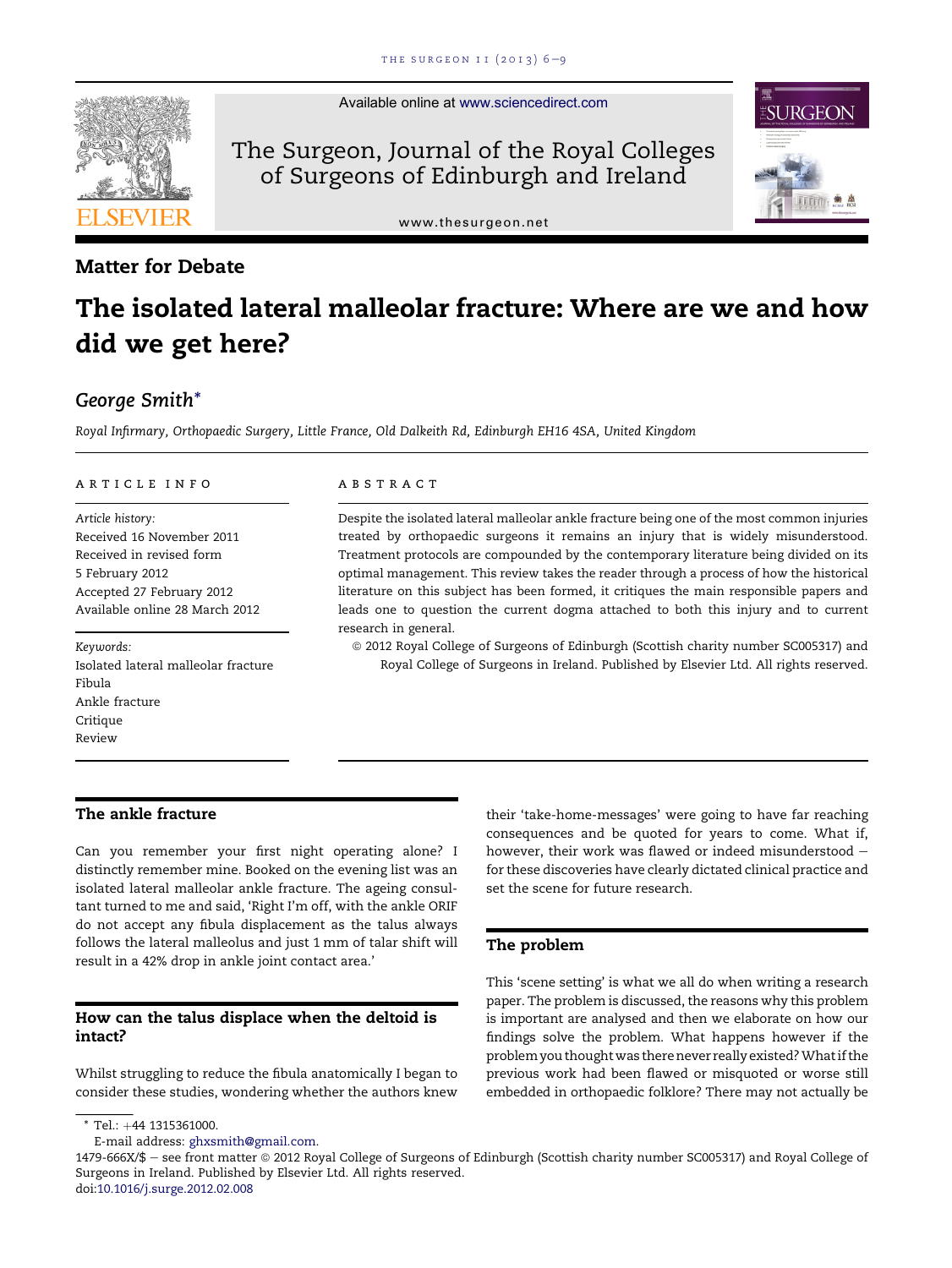a problem to be solved. What happens then? By statistical chance (or by working the statistics in favour of a positive finding) a type I (or indeed an actuary may argue a type III) error ensues and the propagation of the problem continues.

To illustrate this point I would like to discuss the management of one of themost common of all orthopaedic injuries, the isolated lateral malleolar (Lauge Hansen<sup>[1](#page-3-0)</sup>:<mark>Supination External</mark> Rotation (SER) II) ankle fracture. Despite its wide criticism and non-reproducible findings  $2-5$  $2-5$  $2-5$  the Lauge Hansen classification is still regarded as the basis for understanding the wide variety of possible ankle fractures[.6](#page-3-0) The SER II injury implies external rotation of a supinated foot with an injury that propagates clockwise from the anterior inferior tibiofibular ligament to the lateral malleolus without injury to the medial side. With an intact deltoid ligament it is an injury that should not result in any talar shift. The evidence for the conservative management of this injury is compelling. Kristensen and Hansen<sup>7</sup> followed 94 conservatively managed isolated lateral malleolar fractures for an average of 20 years. They demonstrated good clinical results in 95% with no patients requiring ankle fusion. Bauer $^8$  only found one patient out of 49 with an SER II injury had symptoms after an average of 2[9](#page-3-0) years. Yde and Kristensen<sup>9</sup>identified no difference in outcome at three years between closed treatment in a plaster cast and open reduction and internal fixation. Michelson<sup>[10](#page-3-0)</sup> assessed the radiographs of this fracture population to union without finding any loss of position.

In fact there appears to be no evidence that has shown a benefit to operative fixation of the isolated lateral malleolar fracture. Why is it then that some clinicians advocate surgery for all $11$  and others have gone to the effort of comparing different fixation methods $12,13$ ?

The reason may be traced back to two key papers - those of Ramsey and Hamilton<sup>[14](#page-3-0)</sup> and Yablon et al.<sup>[15](#page-3-0)</sup> From these papers I believe one can illustrate the two main problems with scientific research  $-$  work that is potentially flawed and work that is misquoted.

Ramsey and Hamilton's study may, or may not (as we shall discuss), represent the changes in tibiotalar contact area with lateral displacement of the talus  $-$  but the majority of orthopaedic surgeons can accurately quote the results of their work. This however is not the case with the influential work by Yablon et al. True the talus does appear to 'faithfully follow the lateral malleolus' however Yablon et al. demonstrated this with bimalleolar ankle fractures  $-$  a totally different beast from the isolated lateral malleolar fracture for which it is regularly quoted.

# A tale of two citations

So how has this affected orthopaedic practice? To illustrate I would like to take you on a journey, a journey of two papers. From 1976 to 2011 the Ramsey and Hamilton paper has been quoted 360 times (putting it in the top 100 classical articles according to the criteria set by Kelly et al.<sup>16</sup>) and the Yablon et al. paper 177 times. I will try to show how these studies have affected and later shaped the work of others. You may wish to draw your own conclusion as to the importance of conducting accurate research and what can happen if a study is misquoted.

Lets start with looking more closely at the Ramsey and Hamilton paper.<sup>[14](#page-3-0)</sup> They took 23 cadaveric ankles and removed

the talus, smeared carbon black onto the under side of the tibia and then loaded the tibia with 70 kg. They then calculated the contact area by the amount of carbon black that had been transferred to the talus. They found that 1 mm of lateral talar displacement resulted in a 42% drop in tibiotalar contact area. What is not however widely known about this research is that metallic spacers were placed in the medial malleolus effectively 'jacking' the talus in the direction of the excised fibula. Such wedges could surely only serve to create a block to the normal movement of the ankle.

A feature not appreciated about this paper is the 42% drop in the tibiotalar contact region is not from an initial 100% but in fact much less. On the basis of the original photographs of the charcoal left on the talus I traced out (on transparent graph paper) the actual contact area and the available contact area for each of the illustrated tests samples. The drop of 42% is from an initial contact area of about 30% to a contact area of 16%. Are we therefore to believe that the 'normal' tibiotalar contact is only 30% or was there an error in the testing apparatus? Were the spacers preventing movement of the talus? Those of you who have witnessed an ankle arthroscopy or dissected an ankle know that an ankle articulation has a congruency considerably greater than 30%.

The second paper we will discuss is by Yablon et al.<sup>15</sup> They famously demonstrated that the talus 'faithfully follows the lateral malleolus.' This cadaveric and clinical study appears to have evolved from the authors' experience of intraoperative problems in reducing unstable ankle fractures. Of the initial 17 patients surgically treated with a bimalleolar ankle fracture 14 had the medial malleolus fixed prior to the lateral side with subsequent incomplete reduction of the talus and lateral malleolus. They found reduction could only be achieved by removing the medial sided fixation and correcting the lateral side position. They followed these findings by devising a cadaveric study to assess the effect of progressive sectioning of ankle structures on rotary and sagittal stability. This demonstrated substantially more instability was generated by sectioning of both the lateral malleolus and the lateral collateral ligaments in comparison to the deltoid ligament. From this the authors formulated the two famous quotations from their paper, namely 'the talus faithfully follows the lateral malleolus' and the 'key role of the lateral malleolus in displaced fractures of the ankle'.

Why has this research, carried out solely on bimalleolar ankle fractures, been subsequently quoted in conjunction with its isolated lateral malleolar counterpart? Potentially it is because ankle fractures encompass a multitude of injuries which can be extremely confusing to the inexperienced surgeon. This study provides a simple, memorable finding which is easy to accept, albeit inappropriately, as a general rule for ankle fracture management.

# The genealogical study

The search started with the *Internet site 'Wheeless'*. It is a favourite of orthopaedic trainees providing a comprehensive summary of all orthopaedic procedures and the seminal supporting evidence. Wheeless quotes Thordarsonet al., $17$ 'displacement of the fibula more than 2 mm will lead to significant increases in joint contact pressure,' as an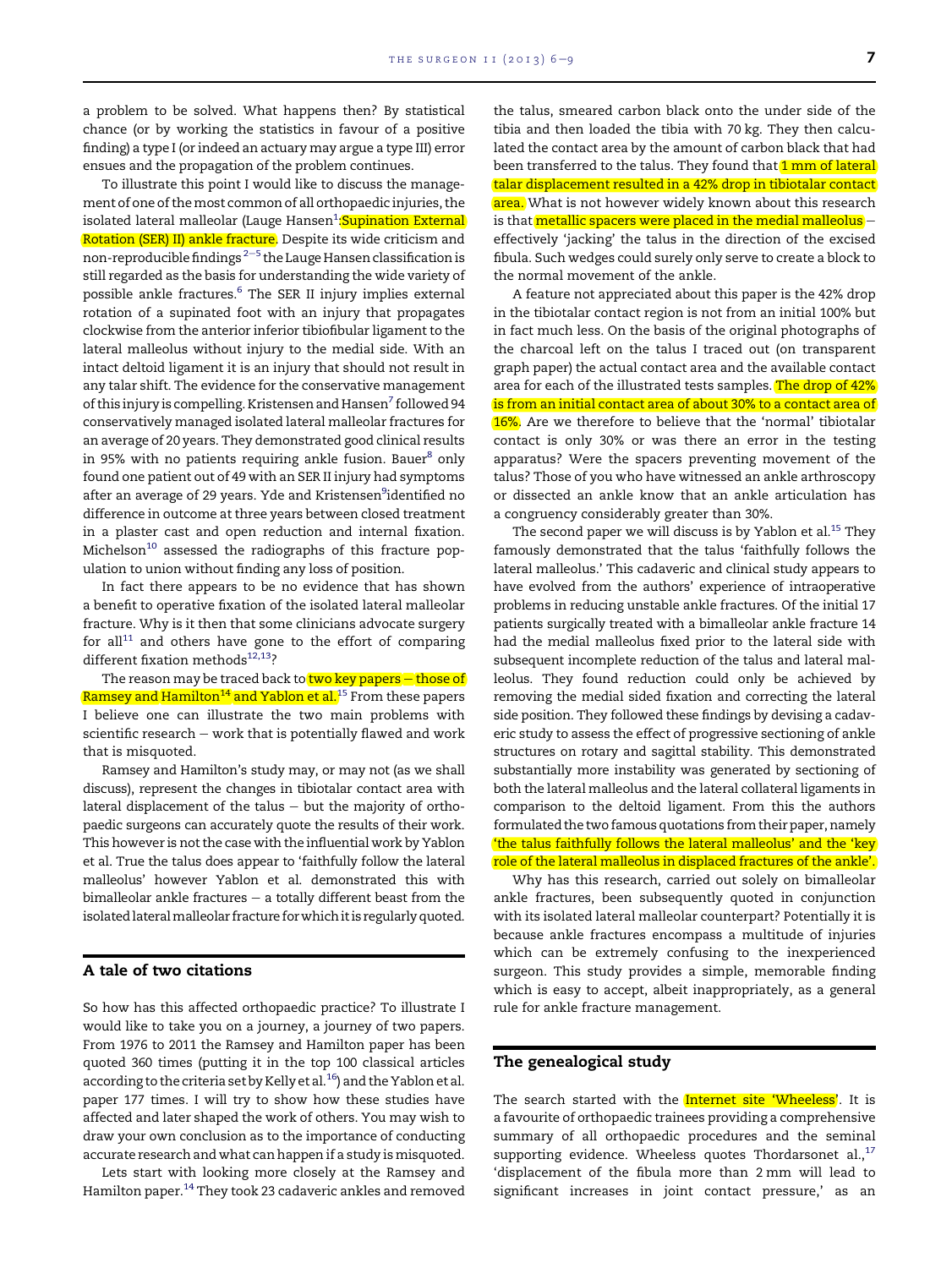indication for surgery for SER ankle fractures in general. This study by Thoradarson et al. illustrates just how the papers of Yablon et al. and Ramsey and Hamilton have shaped later research. Thordarson et al. set the scene for their study by quoting Yablon et al. stating the lateral malleolus is the key to the reduction of the ankle joint. They also quoted the importance of preventing lateral talar displacement due to the decreased tibiotalar contact areas seen by Ramsey and Hamilton. In their study they used a bimalleolar equivalent cadaveric model (fibula fracture plus deltoid ligament section) to demonstrate increased tibiotalar contact pressures with various degrees of fibula displacement. They noted displacement (or shortening) of the fibula of more than 2 mm will lead to significant increases in joint contact pressure. They concluded that displacement of the fibula is not to be accepted. What they failed to stress in the discussion and conclusion was the bimalleolar equivalent nature of the study. Sectioning of the deltoid ligament would allow relatively free talar movement that understandably created abnormal joint pressures. Their findings are not, and should not be taken as an indication for fixing displaced isolated lateral malleolar fractures.

Even the American Academy is responsible for propagating the misquotation from the Yablon et al. paper. In an Instructional Course Lecture<sup>18</sup> they noted that in recent years there has been a trend towards fixing isolated lateral malleolar fractures. To quote, 'this approach has been based, in part, on the finding that displacement of the talus follows displacement of the lateral malleolus'. Once again the study by Yablon et al. has been incorrectly linked to its isolated lateral malleolar counterpart.

At some point over the last four decades the papers of Yablon et al. and Ramsey and Hamilton have been indoctrinated into orthopaedic folklore. This must be the case, because if not I am unable to explain a recent article<sup>19</sup>in which the authors, quoting a paper by Phillips et al. $^{20}$  $^{20}$  $^{20}$  state, 'the lateral malleolus plays the key role in the stability of the ankle because 1 mm lateral displacement of the talus decreases the tibiotalar contact surface by 42%.' In this study there was not a single mention of the work by Yablon et al. or Ramsey and Hamilton. Interestingly the Phillips et al. paper<sup>[20](#page-3-0)</sup>(a clinical study of ankle fractures) does not even itself reference the Yablon et al. paper (however I would not bet against the authors of its missing (number 26) reference). This illustrates quite how the work of Ramsey and Hamilton and Yablon et al. has transcended peer reviewed orthopaedic literature  $-$  they have been quoted so many times we have actually forgotten who did the original research.

It is not only in the orthopaedic literature that these studies are cited. They can also be found in teaching forums, $21$  'due to Ramsay and Hamiltons work any more than 1 mm is unacceptable for lateral malleolar displacement in the young.' This exemplifies the misunderstanding of whether it is the fibula or talar displacement that is important.

## Current understanding

So where do we stand with the current literature concerning the management of the isolated malleolar fracture? Does greater fibula displacement result in a poorer outcome? In a review of lateral malleolar fractures, $22$  Lesic and Bumbarisevic stated that displacement greater than 2 mm is an indication for fixation. Typical of the dogma attached to this injury the reasoning behind this statement was not quantified.

With over 5000 'hits' for an 'ankle fracture' search in pubmed this is clearly a well-researched topic. Within this search however there appears to be no clinical evidence against fixing displaced isolated fibula fractures, likewise there is no strong evidence advocating surgery. The combination of contradictory clinical and biomechanical studies is confusing and easily misinterpreted. As previously noted, the absence of evidence is not however evidence of absence. $23$ This is clearly an area still ripe for further investigation.

Interestingly other studies appear to show fibula displacement as nothing more than an optical illusion due to internal rotation of the proximal fibula. $2^{4-26}$  $2^{4-26}$  $2^{4-26}$  Are we in fact basing our surgical management on what amounts to nothing more than a misinterpretation of tungsten generated shadows on the background of some poorly conducted and poorly understood research?

Why has there been so much ambiguity in the management of what appears to be a benign injury? Personally I believe a lot stems from a 'catch phrase' generation of orthopaedic surgeons. Sound bites, one-liners and takehome-messages are all the craze. The journals want simple messages that can be taken from research. The papers of Ramsey and Hamilton and Yablon et al. have very memorable findings which, partly due to the multifaceted nature of the ankle fracture, have been not fully understood. The resultant propagation of this misunderstanding has almost certainly resulted in numerous unnecessary operations.

#### Epilogue

As clinicians we surely have a responsibility to understand and critically evaluate the research we use to base our practice on. It is too easy (some might say lazy) to read abstracts, listen to podcasts, read reviews and pretend that we understand; we do not. We, as orthopaedic trainees, tend to treat published research as gospel. We are at the mercy of journal editors to provide us with valid papers and opinions. In the current climate of increased service provision the time to critique a paper is rarely available. The dangers of this are evident. Likewise we also have a responsibility to ensure our own research is accurate, to ensure that the reasons we do research are just. Are we fully aware of quite how far reaching our work can be?

So how can we, as accountable surgeons, improve the abstruseness that shrouds the management of the isolated malleolar ankle fracture? The current evidence is undoubtedly robust enough to support non-operative treatment of undisplaced isolated lateral malleolar fractures. $7-10$  $7-10$  With some surgeons advocating surgery for all displaced fractures the results of a potentially contradictive study would need to be watertight  $-$  beyond the fiercest critique  $-$  to stand a chance of changing established practice. The CONSORT checklist<sup>[27](#page-3-0)</sup> was initially introduced to aid clinicians in the design of such trials. Subsequently it has been criticised in the surgical